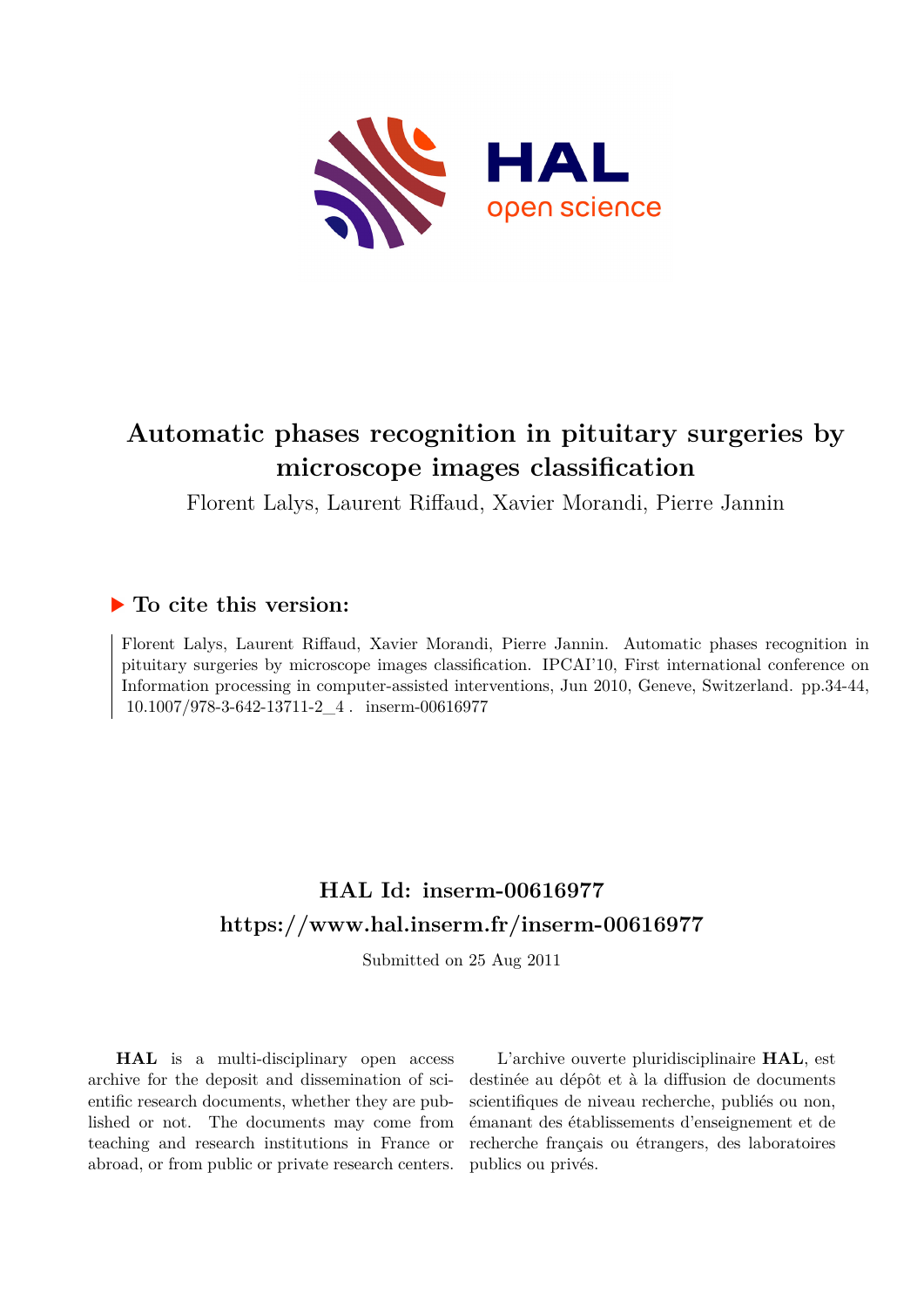# **Automatic phases recognition in pituitary surgeries by microscope images classification**

Florent Lalys 1,2,3 , Laurent Riffaud 4 , Xavier Morandi 1,2,3,4 , Pierre Jannin 1,2,3

INSERM, U746, Faculty of Medicine CS 34317, F-35043 Rennes, France

INRIA, VisAGeS Unit/Project, F-35042 Rennes, France

University of Rennes I, CNRS, UMR 6074, IRISA, F-35042 Rennes, France

Department of Neurosurgery, Pontchaillou University Hospital, F-35043 Rennes, France

**Abstract.** The segmentation of the surgical workflow might be helpful for providing context-sensitive user interfaces, or generating automatic report. Our approach focused on the automatic recognition of surgical phases by microscope image classification. Our workflow, including images features extraction, image database labelisation, Principal Component Analysis (PCA) transformation and 10-fold cross-validation studies was performed on a specific type of neurosurgical intervention, the pituitary surgery. Six phases were defined by an expert for this type of intervention. We thus assessed machine learning algorithms along with the data dimension reduction. We finally kept 40 features from the PCA and found a best correct classification rate of the surgical phases of 82% with the multiclass Support Vector Machine.

**Keywords:** Surgical phase, digital microscope, neurosurgery, feature extraction

# **1 Introduction**

1

3

4

2

With the increased number of technological tools incorporate in the OR, the need for new computer-assisted systems has emerged [1]. Moreover, surgeons have to deal with adverse events during operations, coming from the patient itself but also from the operation management. The idea is to limit and be aware of these difficulties, and to better handle risks situations as well as to relieve surgeon's responsibilities. The purpose of recent works is not to substitute medical staff in the OR but to increase medical safety and support decision making. One solution is to assist surgeries through the understanding of operating room activities, which could be introduce in current surgical management systems. It could be useful for OR management optimization, providing context-sensitive user interfaces or generating automatic reports. Thus, surgical workflow recovery as well as surgical process modelling has gained much interest during the past decade.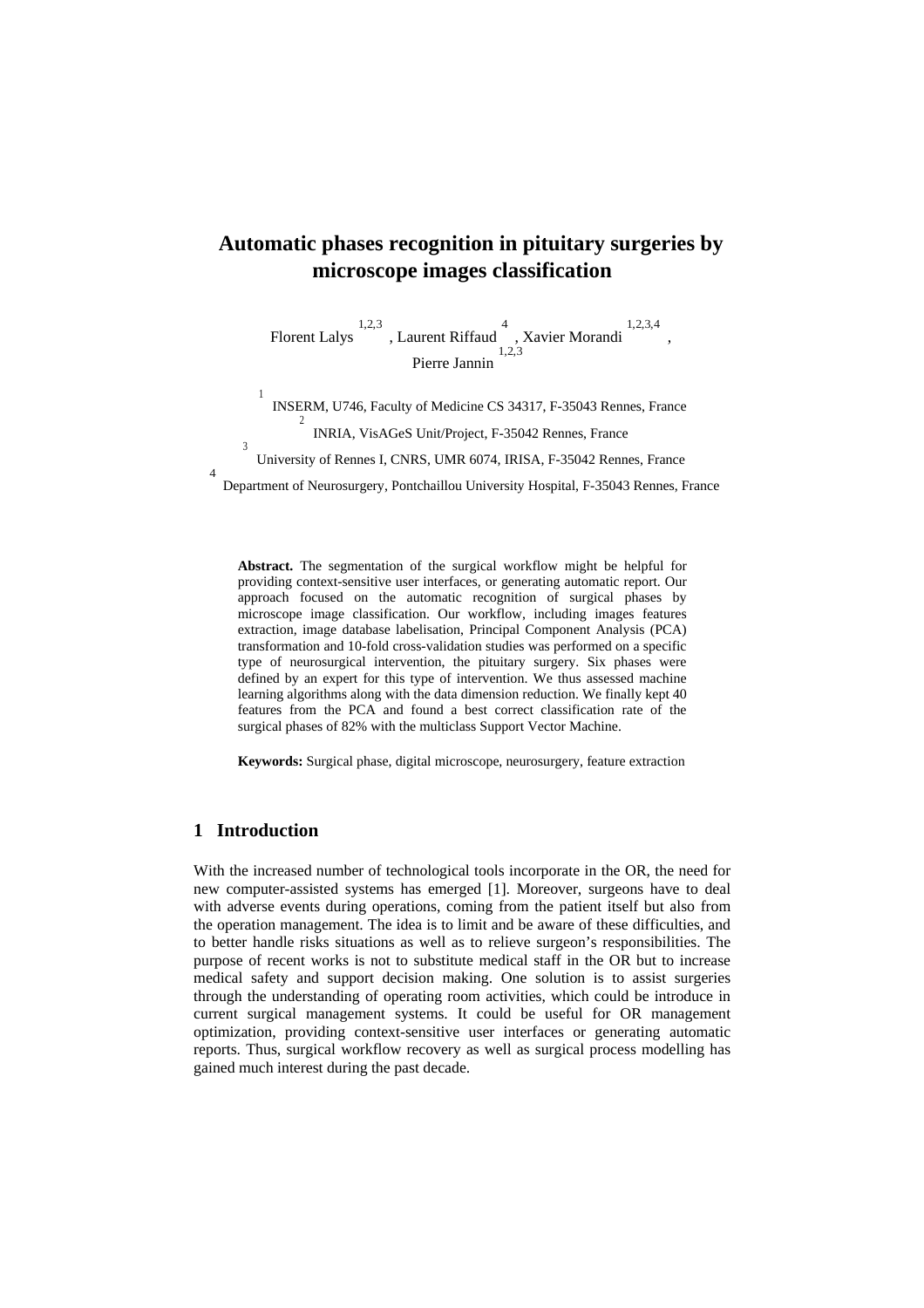Neumuth et al. [2] defined Surgical Process (SP) as a set of one or more linked procedures or activities that realize a surgical objective. Surgical Process Models (SPMs) are simply defined by models of surgical interventions. A detailed SPM may help in understanding the procedure by giving specific information of the intervention course. Applications of SPMs are the evaluation of surgeons (training and learning), system comparison, procedures documentations and surgical feedbacks. As Jannin et al. [3] mentioned, the modeling must address behavioral, anatomical, pathological aspects and surgical instruments. They also defined surgical workflow, which relates to the performance of a SP with support of a workflow management system.

Teams have understood the necessity of real-time information extraction for the creation of complex surgeries models. The difference in the level of granularity for the extraction process allows deriving complementary numeric models for workflow recovery. Thus, data extraction is performed either from a human sight or from sensor devices. In this context, different methods have been recently used for data acquisition: patient specific procedures description [2-4], interview of the surgeons [5], sensor-based methods [6-16], using fixed protocols created by expert surgeons [17], or combination between them [18].

Within sensor-based approaches, Padoy et al. [6] segmented the surgical workflow into phases based on temporal synchronization of multidimensional state vectors, using Dynamic Time Warping (DTW) and Hidden Markov Models (HMMs). These algorithms permit to recognize patterns and extract knowledge. Signals recorded were binary vectors indicating the instrument presence.

At a lower level, the force/torque signals of the laparoscopic instruments recorded during a suturing task can be learned with HMMs [7]. Close to this work, Lin et al. [8] also trained HMMs to automatically segment motion data during a suturing task perform with the Da Vinci robot. With the same robot, Voros and Hager [9] used kinematic and visual features to classify tool/tissue interactions in real-time. Their work was a first step towards intelligent intraoperative surgical system. Recent work of Ahmadi et al. [10] used accelerometers placed on the operator along with motif discovery technique to identify alphabets of surgical activity. Models of gestures relied on tools only and motions may not be well segmented with rare movements.

Using others data extraction techniques, Bhatia et al. [11] analyzed OR global view videos for better management, whereas Xiao et al. [12] implemented a system that record patient vital signs in order to situate the intervention process. James et al. [13] installed an eye-gaze tracking system on the surgeon combined with visual features to detect one important phase. Nara et al. [14] introduced an ultrasonic location aware system that continuously tracks 3-D positions of the surgical staff. Results on identifying key surgical events were presented. For the construction of a contextaware system, Speidel et al. [15] used laparoscopic videos to create a situation recognition process. In their work, they focused on risk situation for surgical assistance. Finally, Sanchez-Gonzales et al. [16] extracted useful information from videos such as 3D map to help surgeons performing operating techniques.

Our project is based on the extraction of information from digital microscope videos. It permits not only to avoid the installation of supplementary materials in the OR, but also to have a source of information that has not to be controlled by human. Computer vision techniques bring processing algorithms to transform images and videos into a new representation that can be further used for machine learning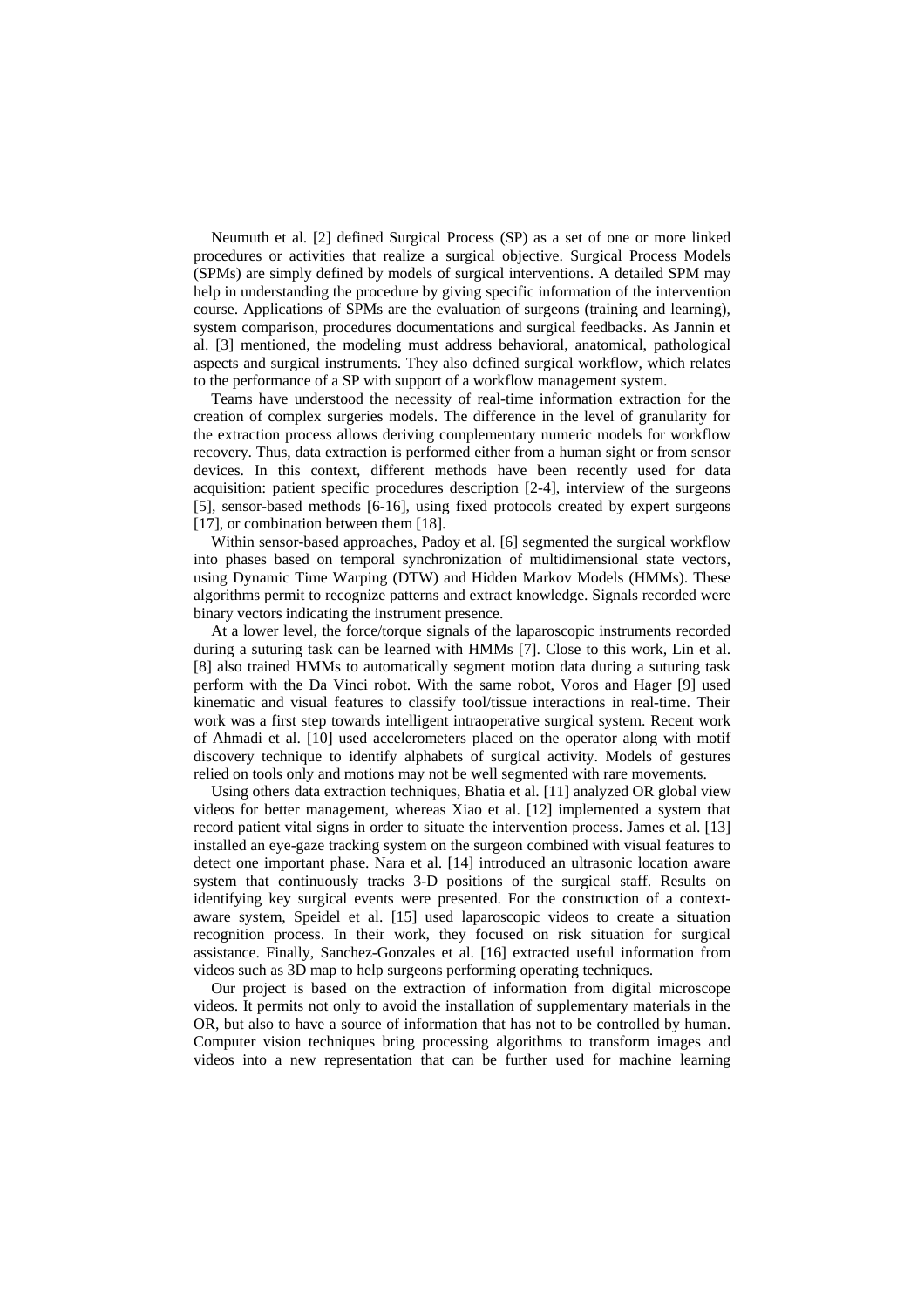techniques (supervised or non-supervised classification). We decided in a first phase to use image from videos (called frames) in a static way without taking into account the motion. The problem is thus reduced to an image classification problem. Even with this restriction, technical possibilities remain very large. We focused on the automatic recognition of surgical phases and validated our methodology with a specific type of neurosurgical interventions.

# **2 Materials and Methods**

We evaluated our algorithm on pituitary adenoma surgeries [19]. It's tumors that occur in the pituitary gland and which are representing around ten percent of all intracranial tumour removals. Neurosurgeons mostly use a direct transnasal approach, where an incision is made in the back wall of the nose. Rarely, a craniotomy is required. In this work all surgeries were performed according to the first approach.

### **2.1 Data**

Our project is currently composed of 16 entire pituitary surgeries (mean time of surgeries: 50min), all performed in Rennes by three expert surgeons. Videos were recorded using the surgical microscope OPMI Pentero (Carl Zeiss). The initial video resolution was 768 x 576 pixels at 33 frames per second. Recordings were obtained from nasal incision until compress installation (corresponding to the microscope use). From these videos, we randomly extracted 400 images which were supposed to correctly represent the six phases of an usual pituitary surgery. These phases, which were validated by an expert surgeon, are: nasal incision, nose retractors installation, access to the tumor along with tumor removal, column of nose replacement, suturing and nose compress installation (Fig. 1). Each image of the database was manually labeled with its corresponding surgical phase.



**Fig. 1.** Example of typical digital microscope images for the six phases: 1) nasal incision, 2) nose retractors installation, 3) access to the tumor along with tumor removal, 4) column of nose replacement, 5) suturing, 6) nose compress installation.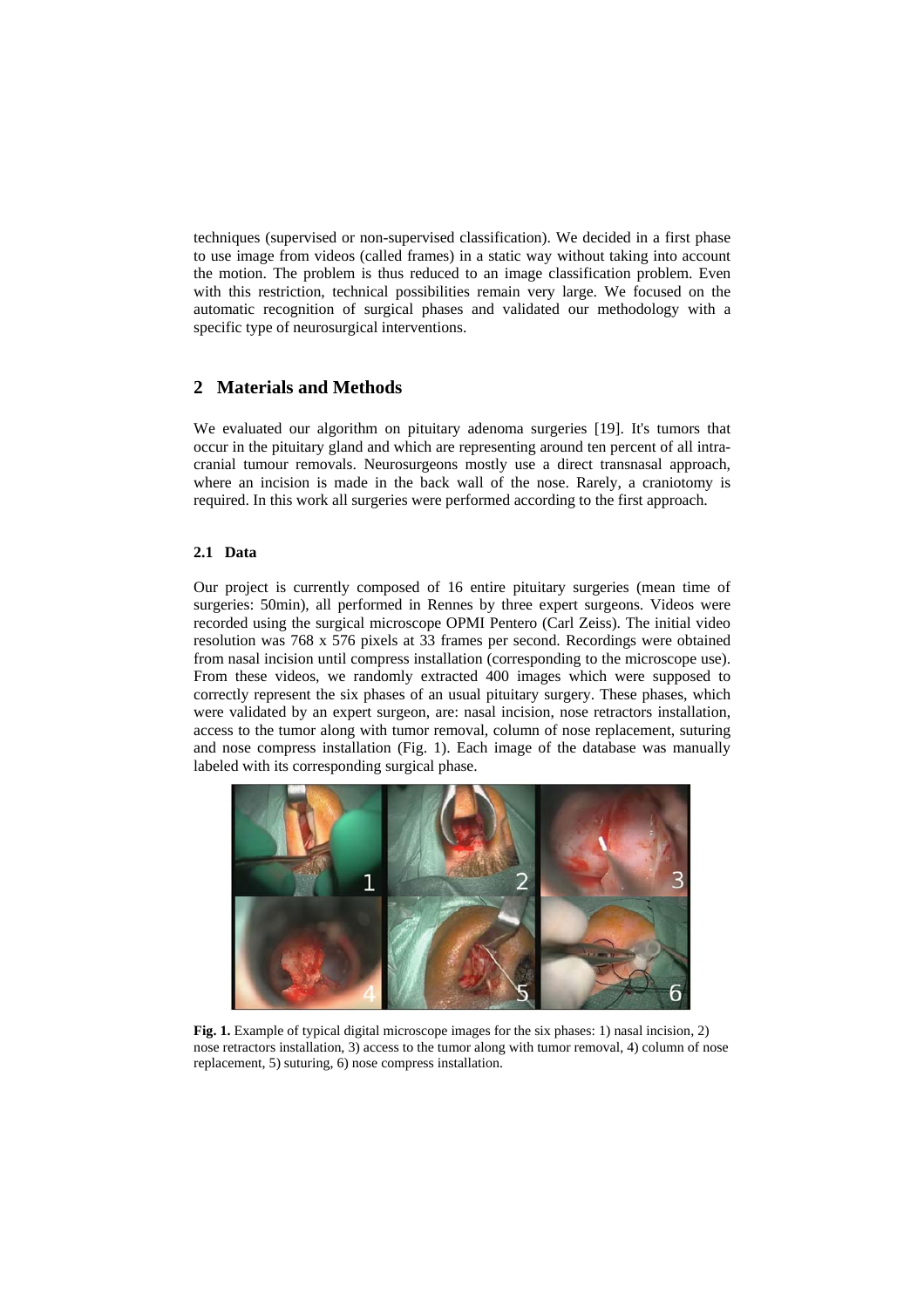#### **2.2 Feature extraction**

We defined for each image a feature vector that represented a signature. Images signatures are composed of three main information that usually describe an image: the color, the texture and the form.

The color has been extracted with two complementary spaces [20]: RGB space (3 x 16 bins) along with Hue (30 bins) and Saturation (32 bins) from HSV space.

The texture has been extracted with the co-occurrence matrix along with Haralick descriptors [21]. The co-occurrence matrix is used to describe the patterns of neighboring pixels in an image  $I$  at a given distance. Mathematically, the matrix  $C$  is defined over an image  $n \times m$  and an offset:

$$
C_{\Delta x, \Delta y}(i, j) = \sum_{p=1}^{n} \sum_{q=1}^{m} \begin{cases} 1, if \ I(p, q) = i \ and \ I(p + \Delta x, q + \Delta y) = j \\ 0, otherwise \end{cases}
$$
 (1)

Four such matrices are needed for different orientations (horizontal, vertical and two diagonal directions). A kind of invariance was achieved by taking into account the four matrices. Haralick descriptors were then used by computing the contrast, the correlation, the angular second moment, the variance of the sum of squares, the moment of the inverse difference, the sum average, the sum variance, the sum entropy, the difference of variance, the difference of entropy, and the maximum correlation coefficient of the co-occurrence matrix.

The form was represented with spatial moments [22], which describe the spatial distribution of values. For a grayscale image the moments  $M_{i,i}$  are calculated by:

$$
M_{i,j} = \sum_{p=1}^{n} \sum_{q=1}^{m} p^{i} q^{j} I(p,q)
$$
 (2)

The 10 first moments were included in the signatures.

We then computed the Discrete Cosine Transform (DCT) [23] coefficients  $B_{pa}$  that reflect the compact energy of different frequencies. DCT is calculated by:

$$
B_{pq} = \alpha_p \alpha_q \sum_{m=0}^{M-1} \sum_{n=0}^{N-1} A_{mn} \cos \frac{\pi (2m+1)p}{2M} \cos \frac{\pi (2n+1)q}{2N}, \quad 0 \le p \le M-1 \tag{3}
$$

with 
$$
\alpha_p = \begin{cases} \frac{1}{\sqrt{M}}, & p=0 \\ \sqrt{\frac{2}{M}} & 1 \leq p \leq M-1 \end{cases}
$$
 and  $\alpha_q = \begin{cases} \frac{1}{\sqrt{N}}, & p=0 \\ \sqrt{\frac{2}{N}} & 1 \leq p \leq M-1 \end{cases}$ 

The  $B_{pq}$  coefficients of upper left corner represent visual information of lower intensities, whereas the higher frequency information is gathered at right lower corner of the block. Most of the energy is located in the low frequency area, that's why we took the 25 features of the upper left corner.

Each signature was finally composed of 185 complementary features.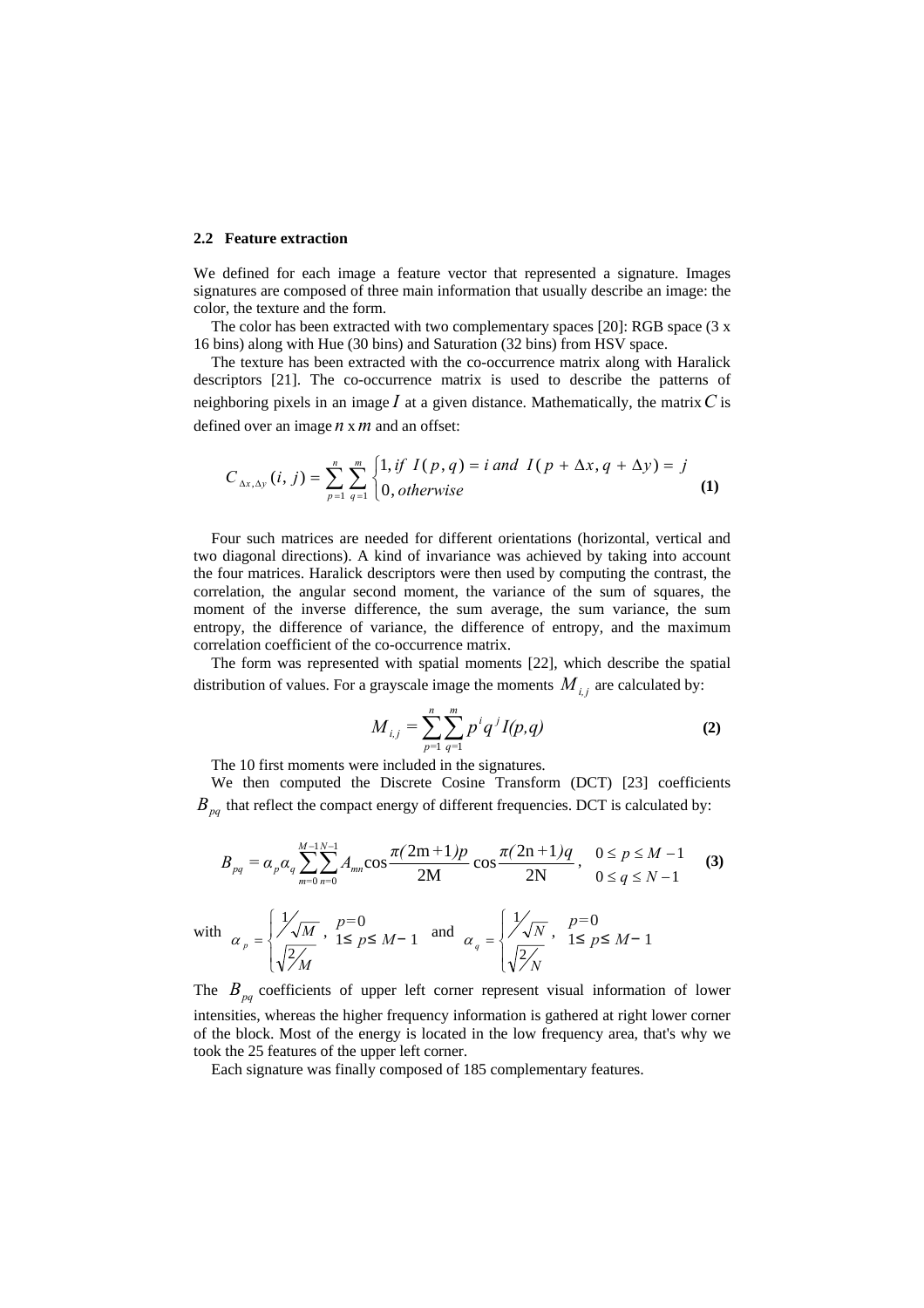## **2.3 Data reduction**

Original frames were first downsampled by a factor of 8 with a 5-by-5 Gaussian kernel (internal studies have shown that until this downsampling rate, it had no impact on the classification process). After features extraction, we performed a statistical normalization. On each feature value we subtracted the mean and divided by the variance. After normalization, data closely followed a normal distribution (mean=0 and standard deviation=1) and were more easily used for data variations comparisons.

In order to decrease the data dimension, and knowing that too many features can decrease the correct classification rate, we also performed a Principal Component Analysis (PCA) [24]. PCA is a statistical method used to decrease the data dimension while retaining as much as possible of the variation present in the data set to process the data faster and effective. Fig. 3 shows the extracted cumulative variance.

#### **2.4 Cross-validation**

With the image data-base we are now able to train models by using machine learning techniques. We performed a study to find the most appropriate algorithm. We tested multiclass Support Vector Machine (SVM), K-Nearest Neighbors (KNN), Neural Networks (NN), decision tree and Linear Discriminant Analysis (LDA).

The goal of SVM is to find the optimal hyperplane that separates the data into two categories. The multiclass SVMs [25] extends it into a K-class problem, by constructing K binary linear SVMs. The KNN algorithm (used with the Euclidean distance) is the simplest method for classification. Each point in the space is assigned to the class C if it is the most frequent class label among the k-nearest training samples. NN [26] are non-linear statistical methods based on biological neural networks. They are often used to model complex relationships between inputs and outputs. We used it in a supervised way with a back-propagation neural network. The decision tree is a quick classification algorithm where each internal node tests an attribute. It is specially used when data are noised and classes are discrete. Finally, the LDA is based on a Fisher analysis. It is a linear combination of features that best separate two or more classes.

Algorithms were evaluated with a random 10-fold cross-validation study [27]. The data-set was divided into 10 random subsets. Nine were used for training while the prediction is made on the  $10<sup>th</sup>$  subset. This procedure was repeated 10 times and correct classification rates were averaged. In addition, the cross-validation study allows computing the sensitivity and the specificity. The specificity is defined by: *TN + FP*  $Spe = \frac{TN}{\sqrt{TN}}$  and the sensitivity is defined by *TP+ FN*  $Sen = \frac{TP}{TP}$ , where FP is

False Positive, TP is True Positive, FN is false Negative and TN is True Negative.

The cross-validation was computed for each algorithm but also for each number of principal components used in order to keep the best classification algorithm and to decide how many principal components we had to take.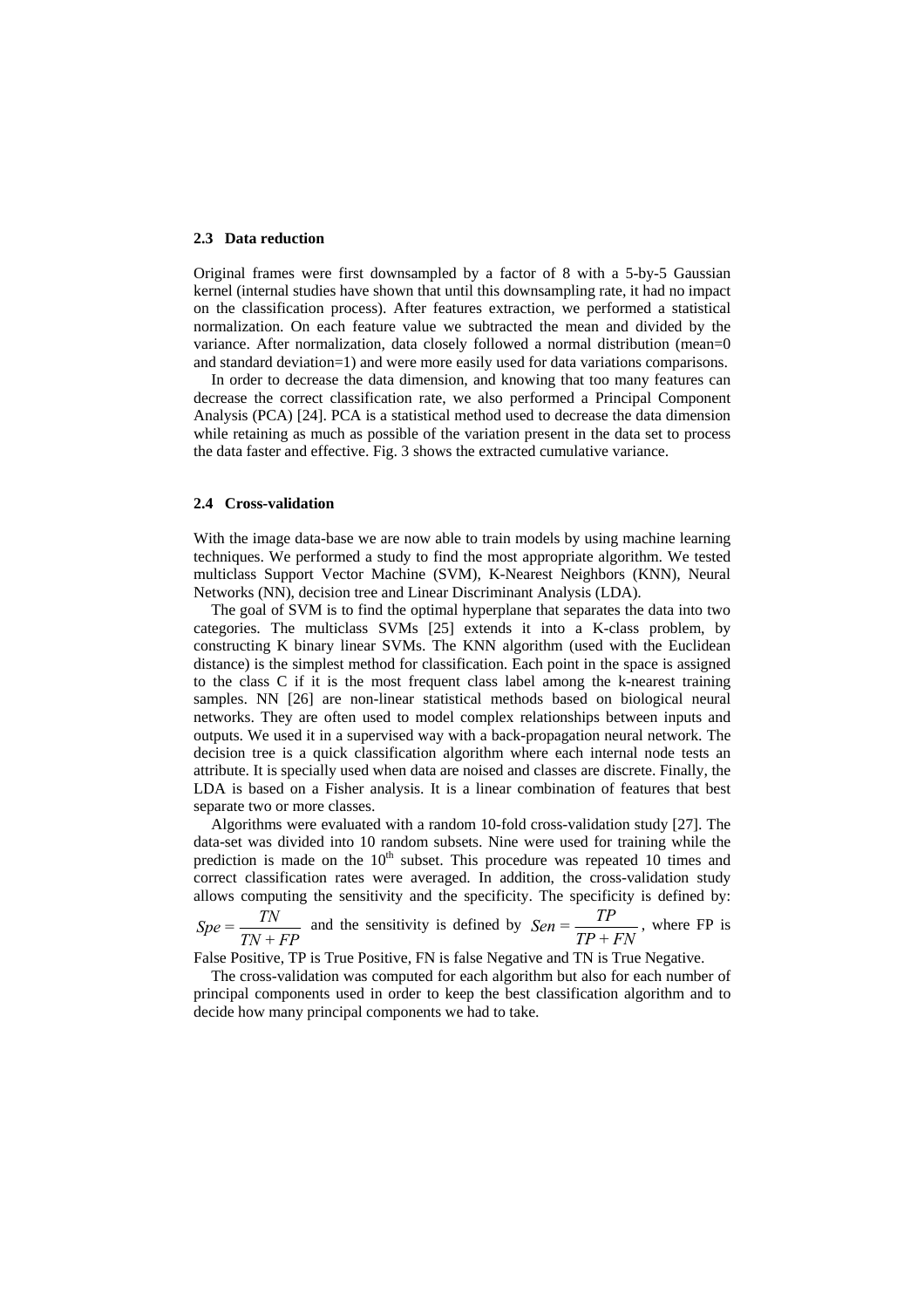# **3 Results**

Fig. 2 shows the cross-validation study. Multiclass SVMs and LDA give best results. For both algorithms the correct classification rate increase until 40 principal components and then LDA decreases while SVMs stays at a higher recognition rate. From 30 principal components, correct classification rates of the NN and KNN are almost unchanging, but their best scores are significantly lower than for SVM and LDA. Finally, the decision tree gives the worst results compare to other classifiers.



**Fig. 2.** Correct classification rate of the surgical phases with five different algorithms, according to the number of principal components.

We decided to keep 40 principal components, which represent 91.5% of the energy of all the data set (Fig. 3). With these features we obtained accurate statistical results:

**Table 1.** Correct classification rate (accuracy), sensitivity and specificity of classification algorithms. Image signatures are composed of the 40 first principal components.

| Algorithms      | Accuracy | Sensitivity | Specificity |
|-----------------|----------|-------------|-------------|
| Multiclass SVMs | 82.2%    | 78.7%       | 98.1%       |
| <b>KNN</b>      | 74.7%    | 66.0%       | 95.4%       |
| Neural Network  | 71.3%    | 65.1%       | 92.8%       |
| Decision tree   | 66.2%    | 52.3%       | 94.0%       |
| LDA             | 81.5%    | 77.0%       | 97.6%       |

We can see from Tab. 1 that specificity is always upper than sensitivity for all algorithms. Not surprisingly, multiclass SVMs obtained best sensitivity (78.7%) and specificity (98.1%) whereas the decision tree shows its limits (specificity: 52.3%).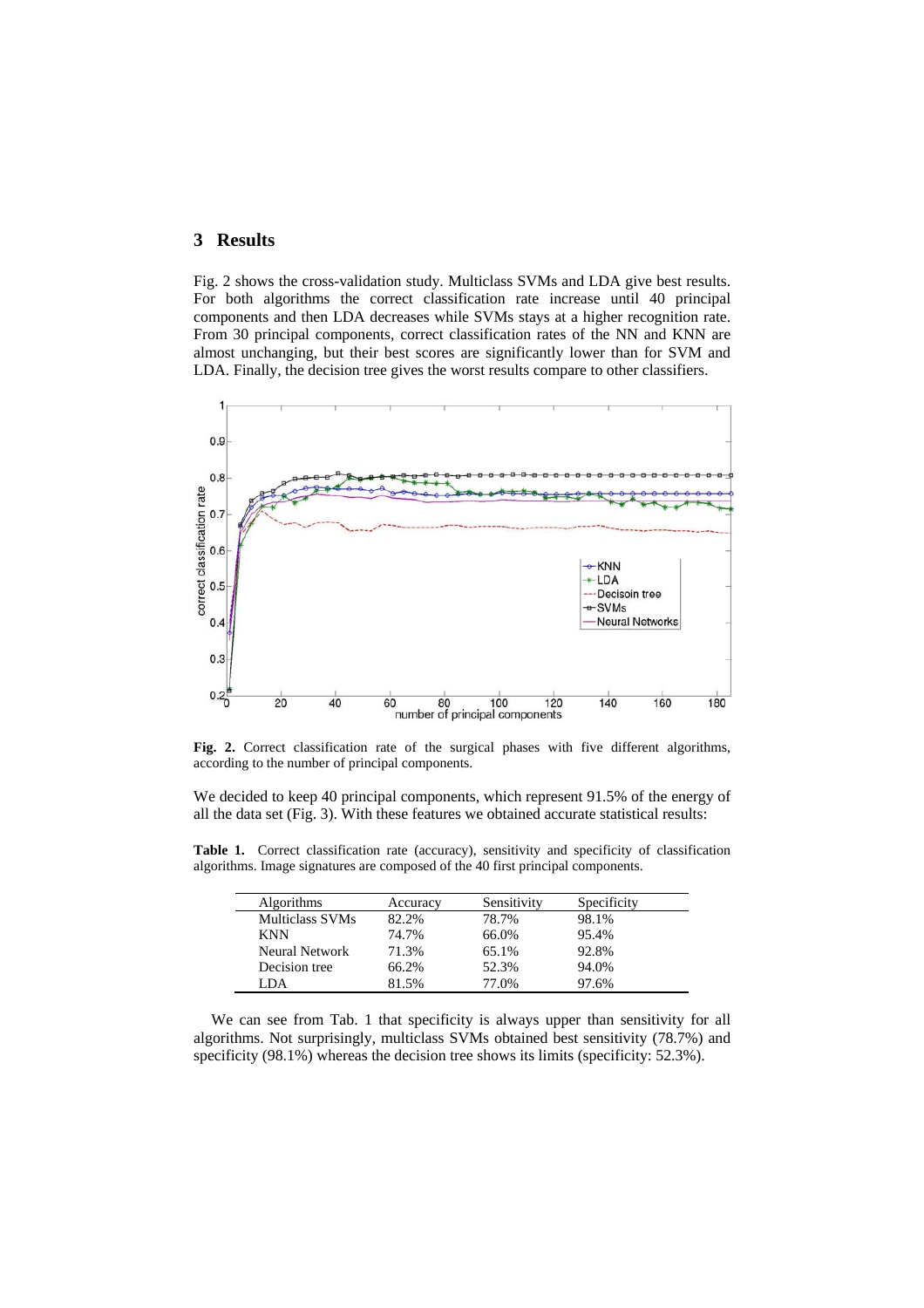The computation time of the classification process of one image (feature extraction  $+$  data transformation  $+$  classification) was less than 0.5s. We didn't take into account the computation time of the learning database, considering that it was done off-line.



**Fig. 3.** Cumulative variance of the Principal Component Analysis.

## **4 Discussion**

Our global workflow, including image database labelisation, features extraction, PCA, and cross-validation studies make possible the extraction of discriminant image features for each phase. After experiments, we finally kept 40 principal components for a best correct classification rate of the surgical phases of 82% with SVMs.

#### **4.1 Images database**

The performance is strongly linked to the diversity and the power of discrimination of the database. We can easily imagine that accuracy may sorely decrease if images are not efficiently representing all phases or all scene possibilities within phases.

There are other limitations to this type of study. The image database may not be adaptable to other neurosurgery departments, due to the difference of materials and equipment in each department. For instance, the color of surgical tissue in Rennes may be different elsewhere and the corresponding features would completely affect the training process. The solution would be to train specific image databases for each department which would be well adapted to the surgical environment. The idea would also be to have several databases for each type of procedure with specific phases. For other departments and/or surgeries, discriminant images features may differ, which would require adapting the feature extraction process by launching identical studies.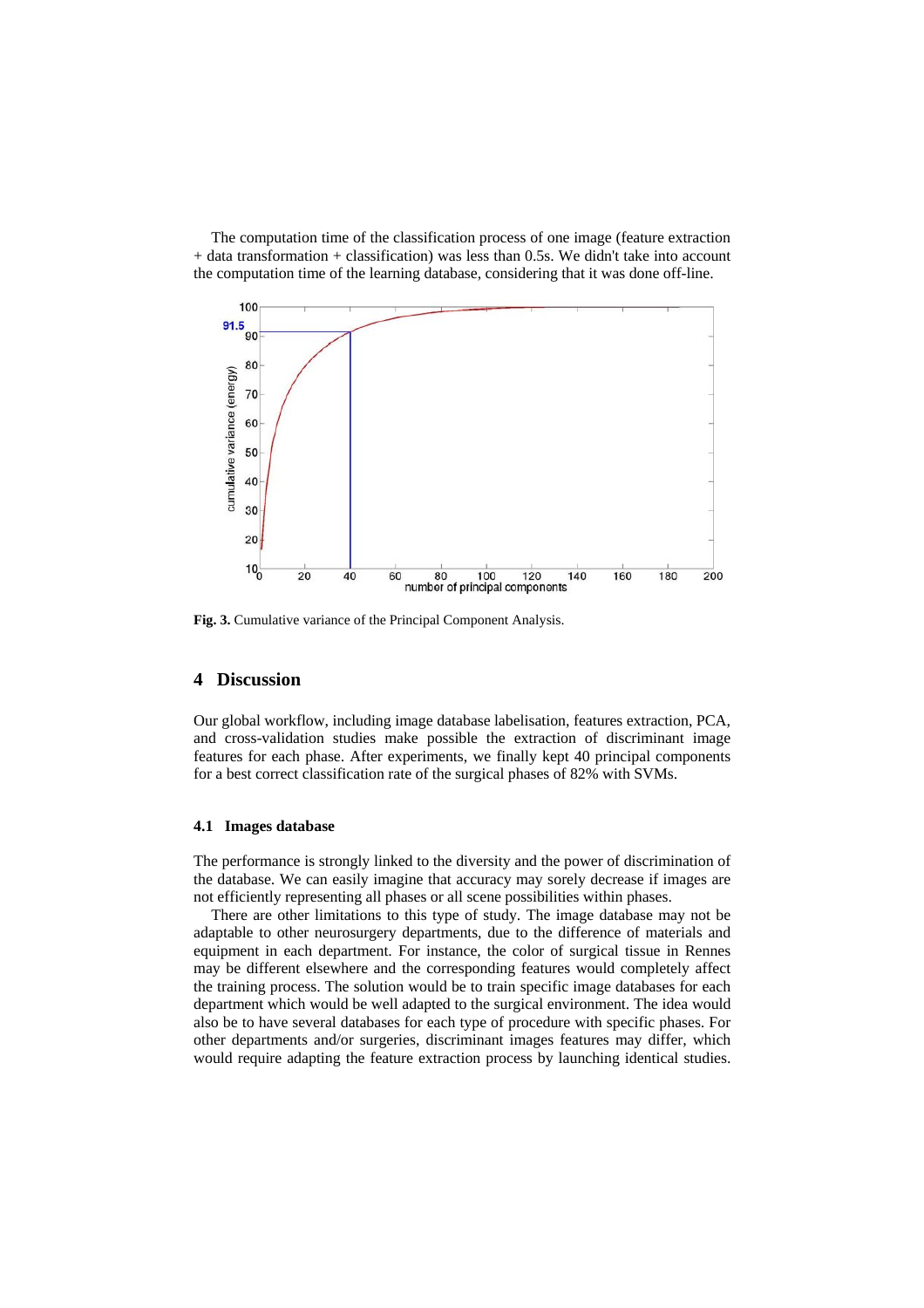Other factors of variability within the data-set can affect the recognition. For instance, differences can be found in the way that surgeons are working or in patient specific surgery. Ideally, one database should be created for each department, associated with each type of surgery and each surgeon.

#### **4.2 Explanation of classification errors**

We decided to fuse the initial possible phases "access to the tumor" and "tumor removal" because for this type of surgical procedure it's currently hard to distinguish them only with image features. The transition between both is not clearly defined due to similar tools and same microscope zooms used while performing these tasks.

The correct classification rate includes the results of the cross-validation study for the six phases. From these results, we noticed frequent confusions mainly between phase n°3 and n°4, and also between n°1 and n°5. These errors are explained by the very close image features of these phases. Same microscope zooms, along with similar colors and same surgical instruments make the recognition task very difficult. One solution of this issue would be to integrate one other signal: the surgery time. This information would for instance permit to correctly recognize an image originally identified as part of phase n°5 or part of phase n°1. On the other hand it would still be hard to separate consecutive phases.

#### **4.3 Classification algorithms**

In this study (Fig. 2), multiclass SVMs and LDA gave the best correct classification rates. SVMs have been used in a linear way and are known to have good generalization properties that permit to outperform classical algorithms. LDA, used as a classifier, is like many others optimal when the features have a normal distribution (true in our case after normalization). On the opposite, the decision tree, NN and KNN gave worse results. Decision trees are often instable, especially with small changes in the training samples. Our data-set was probably too variable (in color, texture...) and not enough discriminant to train accurate models with decision trees. While KNN is generally outperformed by other classifiers, it may be well interesting because of its simplicity and flexibility. Nevertheless, our results showed that it was not suitable for our data-set. Concerning NNs, it was quite surprising regarding their capabilities to improve their performances when the amount of data increases. Nonlinear algorithms are generally more suitable for complex systems, which is not the case here. On the opposite, linear ones are more straightforward and easy to use, that's why it seems that they are more adaptable for our system.

The correct classification rates for SVMs, KNN and NN are almost constant until 185 features, whereas accuracy of the decision tree and especially LDA decrease. This is due to the high dimension of inputs which usually decreases results of classifiers. It's also the reason why we only kept 40 features for images signatures. If PCA would not have been performed, we would only have obtained an accuracy of 78% (with KNN), which demonstrated the usefulness of this step in our workflow.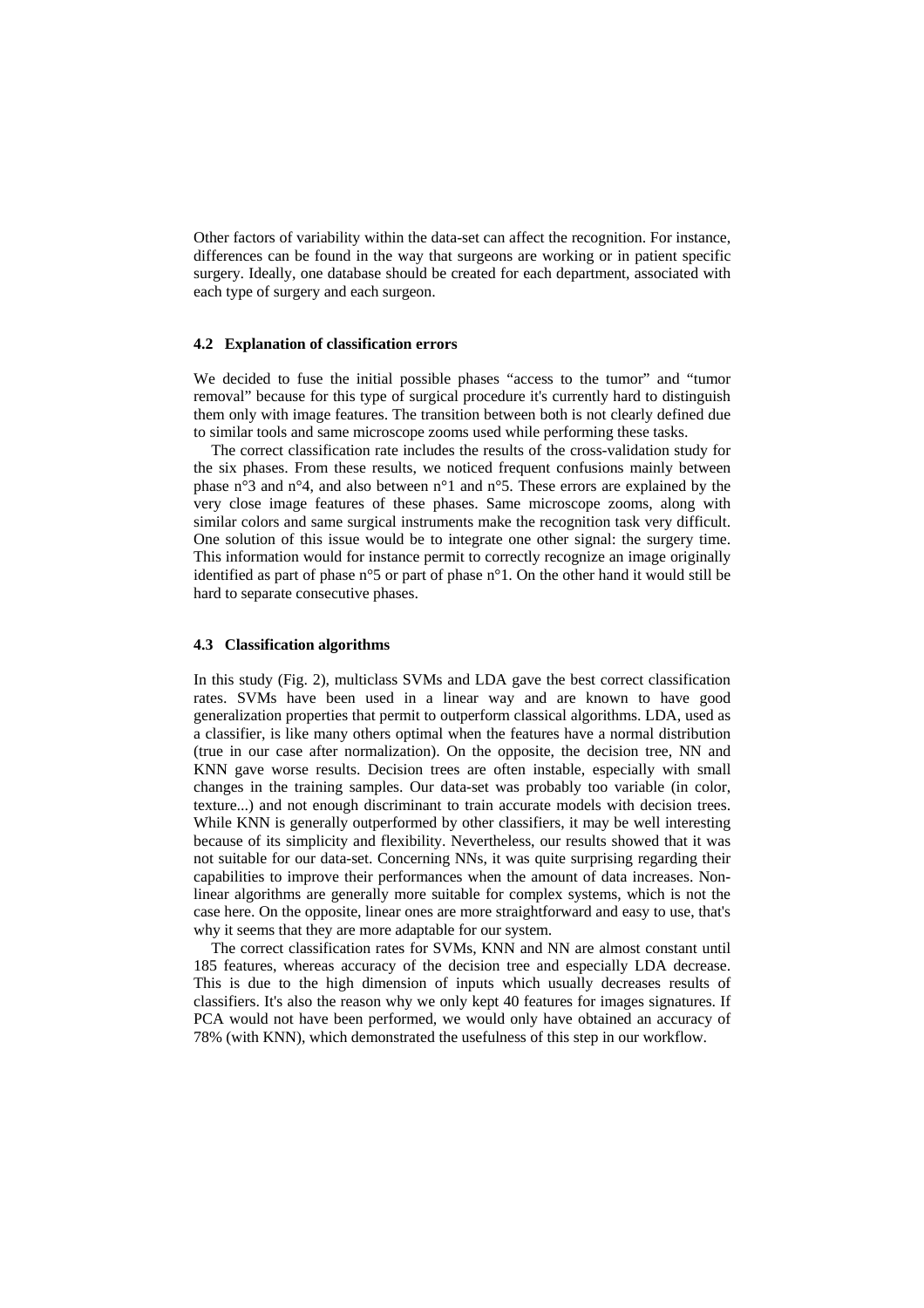According to Tab. 1, most of the difference between classifiers is made by sensitivities, which are lower than specificities. A high specificity is due to the absence of FP (image belonging to phase x not identified as part of phase x), whereas a low sensitivity is due to a high FN rate (image not belonging to phase x identified as part of phase x). Thus the challenge in the future would be to increase FN rates.

In presence of unexpected events, such as bleeding or brutal microscope move, the specificity sensibly decreases and thus affects global accuracy. Such situations, as being unpredictable, are a high limitation to the classification from static images only. One solution of this issue, not implemented yet, would be to detect such images (containing features that are very different from the others, and therefore easily detectable) and to take into account the recognized phase of the precedent image.

### **4.4 Applications**

The idea is to assist surgeries through the understanding of operating room activities. This work could be integrated in an intelligent architecture that extracts microscope images and transform it in a decision making process. The purpose would be to bring a plus-value to the OR management (as in [10]) and to the surgery (as in [14]). For now, even with a low on-line computation time  $( $0.5$ s), the best obtained correct$ classification rate is certainly not accurate enough to be included in such systems. For intra-operative clinical applications, accuracy must definitively be higher than our results before establishing on-line surgical phases detection.

However, with the present methodology, the system could be introduced in the surgical routine as an help for post-operative indexation of videos. Surgical videos are very useful for learning and teaching purposes, but surgeons often don't use them because of the huge amount of surgical videos, the lack of data organization and storage. The created video data-base would contain relevant surgical phases of each procedure for easy browsing. Moreover, we could imagine the creation of postoperative reports, automatically pre-filled by recognized events that will have to be further completed by surgeons themselves. For such clinical applications, even with few errors, the automatic indexation would be relevant, as there is no need of perfect detection and it has no impact on the surgery itself.

We deliberately remain at a high level of granularity with the recognition of global phases. The recognition of lower level information, such as surgical gestures, is very difficult (almost impossible) only with images. Other computer vision techniques (such as tracking) or specific video processing methods (such as spatio-temporal features extraction) will have to be inserted and mixed for dynamic information extraction.

#### **5 Conclusion**

With this large labeled images database, we are now able to recognize surgical phases of every unknown image, by computing his signature and then simulating with machine learning techniques. We have validated our methodology with a specific type of neurosurgery, but it can easily be extended to other type of interventions. With this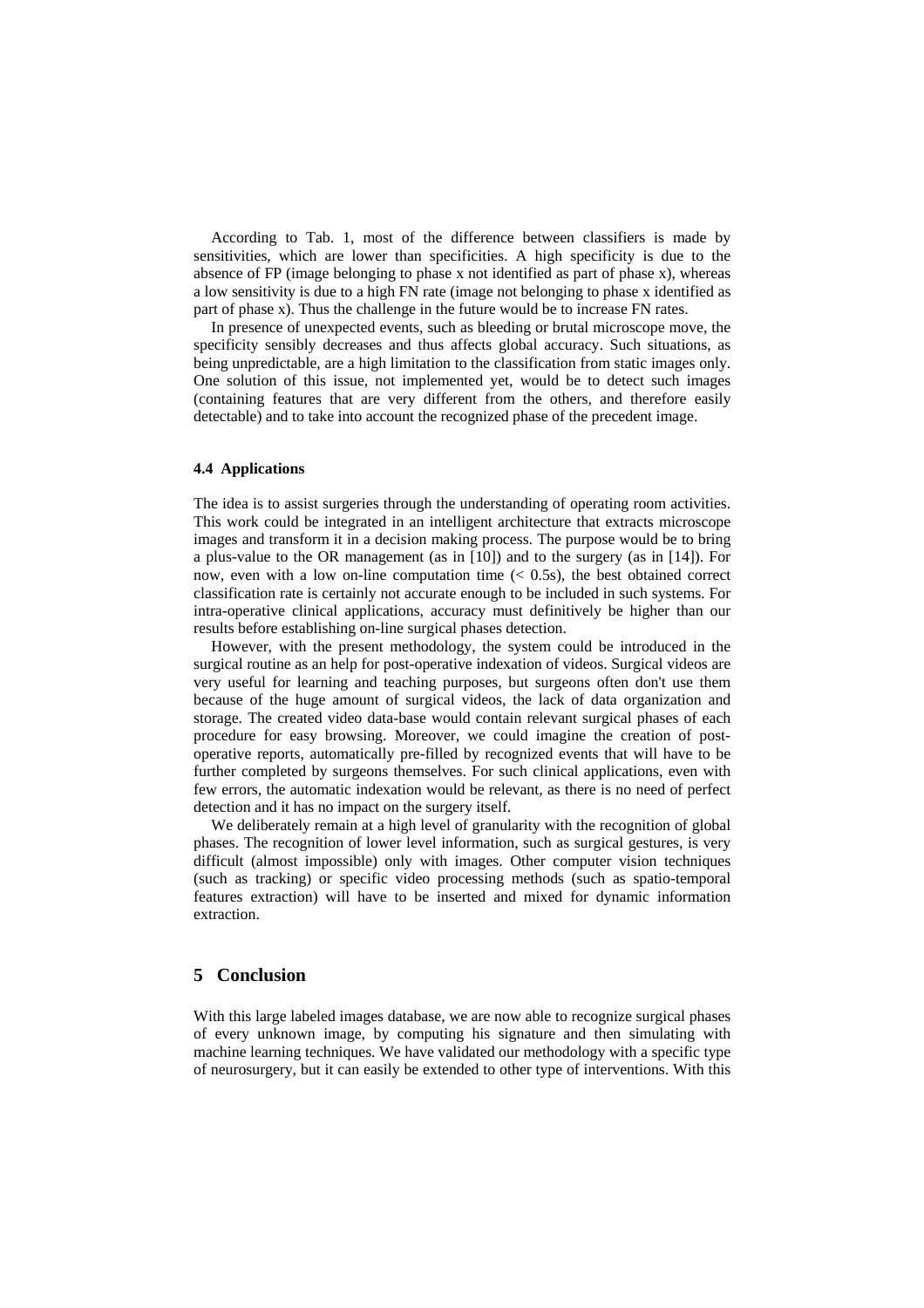recognition process, it's a first step toward the construction of a context-aware surgical system. Currently this work could be used for post-operative video indexation as a help for surgeons. Image features will have to be mixed with other type of information to generate a more robust and accurate recognition system. Other methods usually used by the computer vision community (segmentation, tracking) could also be integrated in future works in order to bring complementary features.

**Acknowledgments.** The authors would like to acknowledge the financial support of Carl Zeiss Surgical GmbH.

## **References**

- 1. Cleary, K., Chung, H.Y., Mun, S.K.: OR 2020: The operating room of the future. Laparoendoscopic and Advanced Surgical Techniques. 15(5), 495--500 (2005)
- 2. Neumuth, T., Jannin, P., Strauss, G., Meixensberger, J., Burgert, O.: Validation of Knowledge Acquisition for Surgical Process Models. J Am Med Inform Assoc. 16(1), 72-- 82 (2008)
- 3. Jannin, P., Morandi, X. Surgical models for computer-assisted neurosurgery. Neuroimage, 37(3), 783--91 (2007)
- 4. Jannin, P., Raimbault, M., Morandi, X., Riffaud, L., Gibaud, B. Model of surgical procedures for multimodal image-guided neurosurgery. Computer Aided surgery. 8(2), 98-- 106 (2003)
- 5. Morineau, T., Morandi, X., Le Moëllic, N., Diabira, S., Haegelen, C., Hénaux, PL., Jannin, P. Decision making during preoperative surgical planning. Human factors. 51(1), 66--77 (2009).
- 6. Padoy, N., Blum, T., Essa, I., Feussner, H., Berger, MO., Navab, N. A boosted segmentation method for Surgical Workflow Analysis. In Ayache, N., Ourselin, S., Maeder, A. (Eds.) MICCAI, Part II, LNCS 4792, 102-109 (2007)
- 7. Rosen, J., Solazzo, M., Hannaford, B., Sinanan, M.: Task decomposition of laparoscopic surgery for objective evaluation of surgical residents' learning curve using hidden markov model. Comput Aided Surg. 7(1), 49–61 (2002)
- 8. Lin, H.C., Shafran, I., Yuh, D., Hager, G.D.: Towards automatic skill evaluation: Detection and segmentation of robot-assisted surgical motions. Computer Aided Surgery, 11(5), 220– 230 (2006)
- 9. Voros, S., Hager, GD. Towards "real-time" tool-tissue interaction detection in robotically asisted laparoscopy. Biomed Robotics and Biomechatronics. 562—567 (2008)
- 10. Ahmadi, SA., Padoy, N., Rybachuk, K., Feussner, H., Heinin, SM., Navab, N. Motif discovery in OR sensor data with application to surgical workflow analysis and activity detection. M2CAI workshop, MICCAI, London (2009)
- 11.Bhatia, B., Oates, T., Xiao, Y., Hu, P.. Real-time identification of operating room state from video. AAAI, 1761-1766 (2007)
- 12.Xiao, Y., Hu, P., Hu, H., Ho, D., Dexter, F., Mackenzie, CF., Seagull, FJ. An algorithm for processing vital sign monitoring data to remotely identify operating room occupancy in realtime. Anesth Analg, 101(3), 823-832 (2005)
- 13.James, A., Vieira, D., Lo., B.P.L., Darzi, A., Yang, G-Z.: Eye-gaze driven surgical workflow segmentation. In: Proc. of Medical Image Computing and Computer-Assisted Intervention (MICCAI), 110--117 (2007)
- 14.Nara, A., Izumi, K., Iseki, H., Suzuki, T., Nambu, K., Sakurai, Y. Surgical workflow analysis based on staff's trajectory patterns. M2CAI workshop, MICCAI, London (2009)